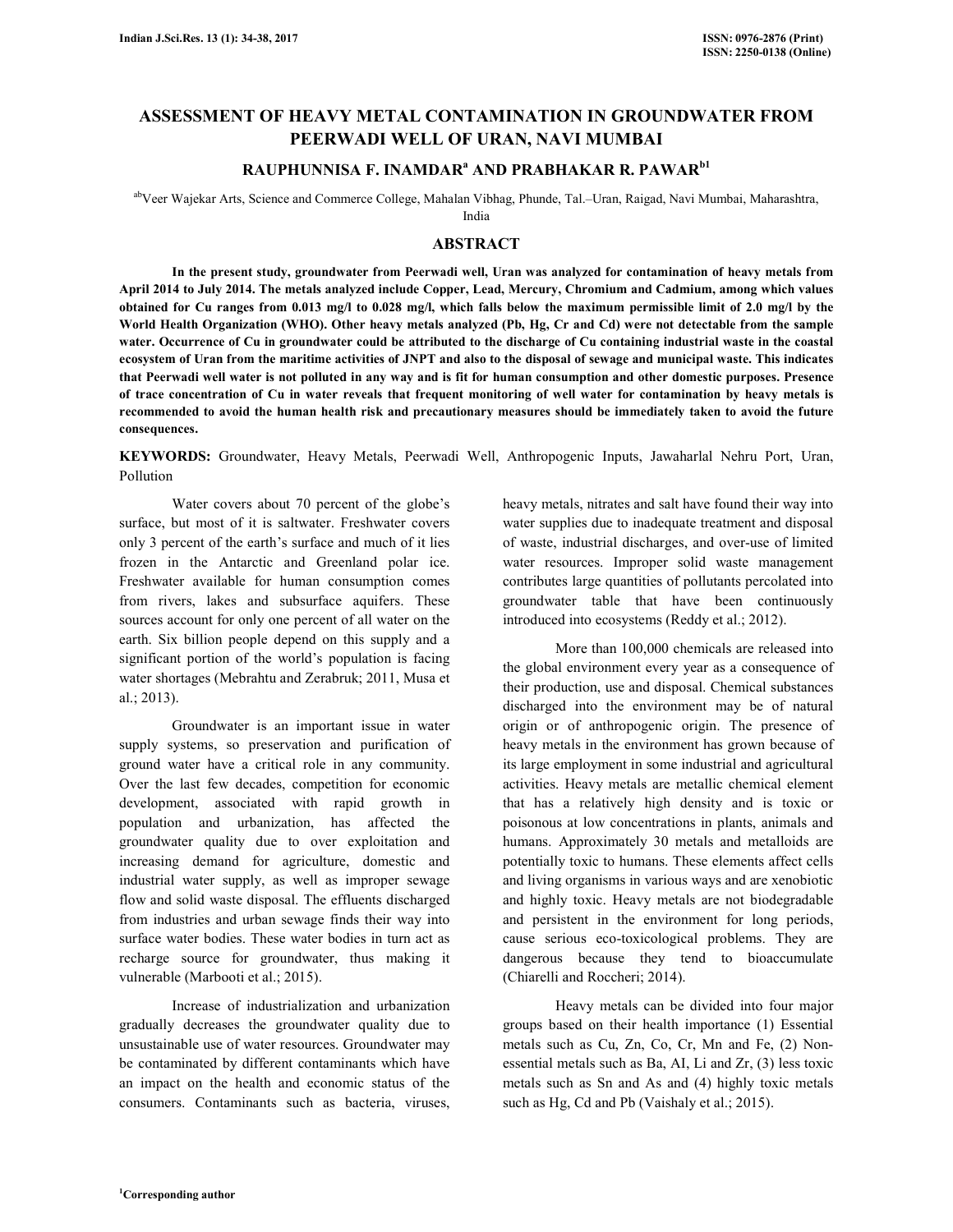The traces of metal ions play an important role in human life. The essential heavy metals (Cu, In, Fe, Mn and Mo) play biochemical and physiological functions in plants and animals. Two major functions of essential heavy metals are, participation in redox reaction and direct participation, being an integral part of several enzymes (Vaishaly et al.; 2015). Heavy metals such as Cr, Zn, Co and Cu are vital for normal function of all organisms for smooth body functions and growth of the body. Cobalt is a metallic constituent of vitamin  $B_{12}$  where as Manganese is an activator of enzymes in the body (Mahar et al.; 2013). Standards set by World Health Organization for heavy metals in groundwater are Cu 2.0 mg/l, Pb 0.01mg/l, Hg 0.001mg/l, Cr 0.05 mg/l and Cd 0.0005 mg/l.

Human exposure to heavy metals occurs through three primary routes, i.e. inhalation, ingestion and skin absorption (Olafisoye et al.; 2013). Heavy metals may enter the human body via food, water, air, or absorption through the skin in agriculture, industrial, or residential settings. Heavy metals become toxic when they are not metabolized by the body and accumulate in the soft tissues. Health risks of heavy metals include reduced growth and development, cancer, organ damage, nervous system damage, and in extreme cases, death. Exposure to some metals, such as mercury and lead, may also lead to autoimmunity (Malassa et al.; 2014).

Heavy metals "can bind to vital cellular components, such as structural proteins, enzymes, and nucleic acids, and interfere with their functioning." Long-term exposure to heavy metals can have carcinogenic, central and peripheral nervous system and circulatory effects (Rajeswari and Sailaja; 2014). It may result in slowly progressing physical, muscular and neurological degenerative processes, muscular dystrophy, multiple sclerosis, gangrene, diabetes mellitus, hypertension and ischemic heart disease (Fernandez-Luqueno et al.; 2013). The bio-toxic effects of heavy metals exhibit specific signs of their toxicity like gastrointestinal (GI) disorders, diarrhoea stomatitis, tremor, hemoglobinuria, ataxia, paralysis, vomiting and convulsion, depression, and pneumonia. The nature of effects could be toxic (acute, chronic or sub-chronic), neurotoxic, carcinogenic, mutagenic or teratogenic (Verma and Dwivedi; 2013).

Coastal environment of Uran has been under considerable stress since the onset of Jawaharlal Nehru Port (JNPT, an International Port), Oil and Natural Gas Commission (ONGC), LPG Distillation Plant, Grindwell Norton Ltd., Gas Turbine Power Station (GTPS), Bharat Petroleum Corporation Limited (BPCL) Gas Bottling Plant, DP World, Container Freight Stations (CFS), reclamation, sedimentation, tourism etc. These activities affect the terrestrial and coastal ecosystem of Uran coast, Navi Mumbai (Pawar; 2013).

Although many studies have been undertaken to evaluate the heavy metals in groundwater in India, no scientific studies have been carried out on the heavy metal contamination in groundwater of Uran, Navi Mumbai; hence, the present study is undertaken. Objective of the study is to evaluate the impact of anthropogenic inputs on quality of groundwater with respect to heavy metals.

## **MATERIALS AND METHODS**

#### **Study Area**

Geographically, Uran (Lat. 18º 50'5'' to 18º50'20'' N and Long. 72º57'5'' to 72º57'15'' E) with the population of 28,620 is located along the eastern shore of Mumbai harbor opposite to Coloba. Uran is bounded by Mumbai harbor to the northwest, Thane creek to the north, Dharamtar creek and Karanja creek to the south, and the Arabian Sea to the west. Uran is included in the planned metropolis of Navi Mumbai and its port, the Jawaharlal Nehru Port (JNPT). Average annual precipitation at Uran is about 3884 mm of which about 80% is received during July to September. The temperature range is 12–36ºC, whereas the relative humidity remains between 61% and 86% and is highest in the month of August.

Peerwadi well is located about 210 mt away from the Peerwadi coast of Uran and was built up in 1945. The well is with 20 ft in diameter and 40 ft in depth, of which 25 ft is built up with stones. It has safety wall of about 3.6 ft in height at the surface. It is the only source of freshwater for livelihood of the local community. Well water is lifted by traditional Indian method using rope and bucket or other suitable utensils by nearby population of about 600 people of the Nagaon village, Uran till today. Municipal waste water canal and canal of Oil and Natural Gas Commission (ONGC) are passing from nearby the well (Fig. 1).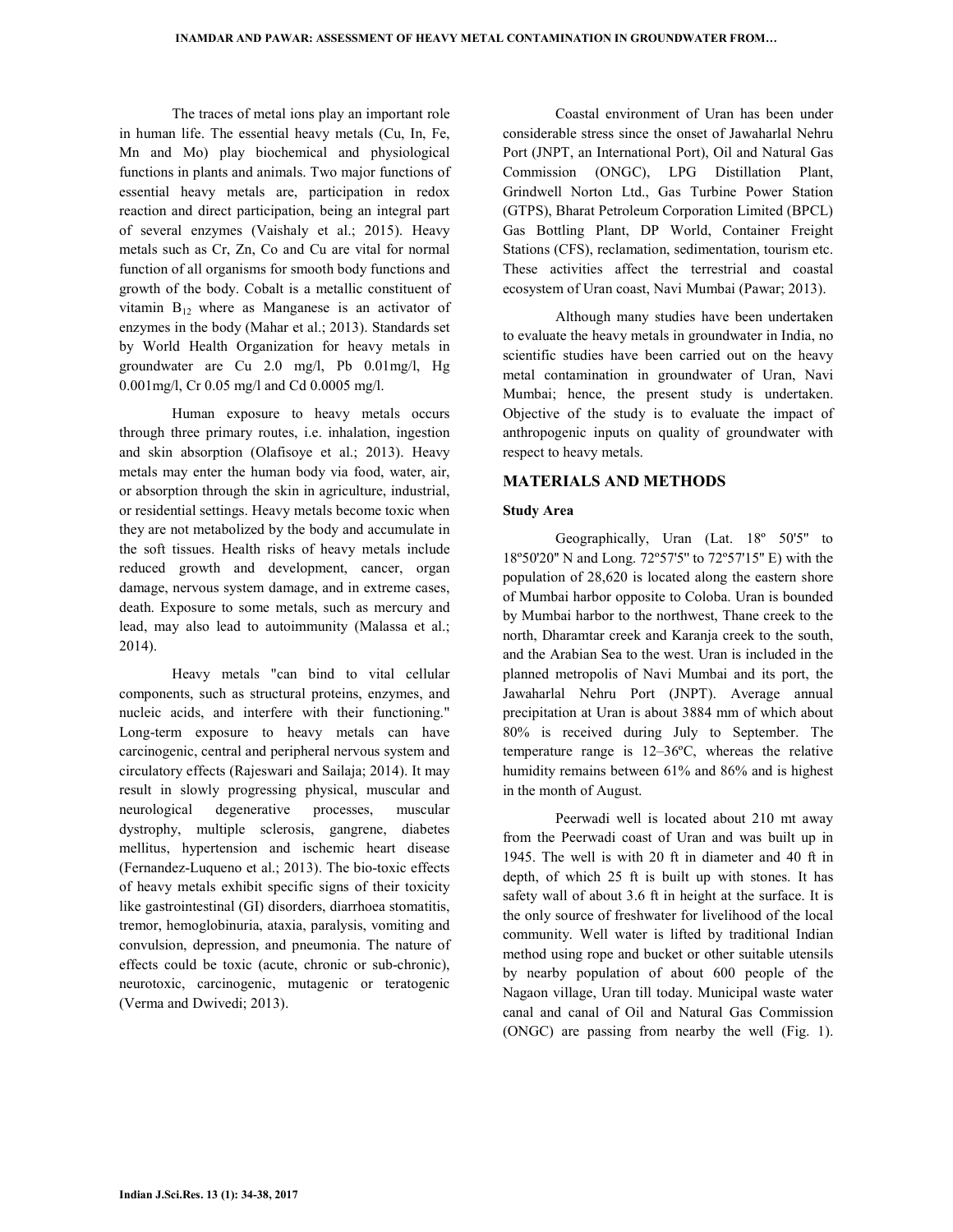

**Figure 1: Location map of Peerwadi Well, Uran, Navi Mumbai**

Many times during the year, local population claims that taste of water from the Peerwadi well of Uran differs from the normal and has repellent odour. Hence during present investigation, heavy metal contamination in groundwater of Peerwadi well is assessed to investigate impact of anthropogenic inputs on it.

#### **Sampling Strategy and Analysis**

The present study was carried out from April 2014 to July 2014. Water samples were collected in clean, sterilized and plain polyethylene containers. The containers were thoroughly cleaned with  $1:1$  HNO<sub>3</sub> and rinsed several times with distilled water, then dried in electric oven. After this, the containers were completely filled with water before they were corked to avoid trapping of air bubbles. The collected samples were labeled, sealed and transported to the laboratory and preserved in refrigerator at a temperature of about 4°C until analysis. The samples were tested for the occurrence of heavy metals such as Copper (Cu), Lead (Pb), Mercury (Hg), Chromium (Cr) and Cadmium (Cd). The laboratory analysis was made using Inductively Coupled Plasma Atomic Emission Spectroscopy at Sophisticated Analytical Instrument Facility, Indian Institute of Technology, Powai, Mumbai - 400 076.

## **RESULTS AND DISCUSSION**

Results of the analysis of the heavy metals in the water samples of Peerwadi well is presented in Table 1, wherein, only one metal is investigated in the laboratory and the result of other metals analyzed were not detectable. The metals analyzed include Copper, Lead, Mercury, Chromium and Cadmium, among which values obtained for Cu ranges from 0.013 mg/l to 0.028 mg/l, which falls below the maximum permissible limit of 2.0 mg/l by the WHO. Results of other heavy metals analyzed (Pb, Hg, Cr and Cd) from the samples are not detectable.

The analysis shows that Peerwadi well water is not polluted in any way. This is because the result showed that the heavy metals analyzed were within the acceptable and desirable limits set by the WHO and were considered fit for human consumption and other domestic purposes. During present study, the minimum and maximum Cu concentration of were found to be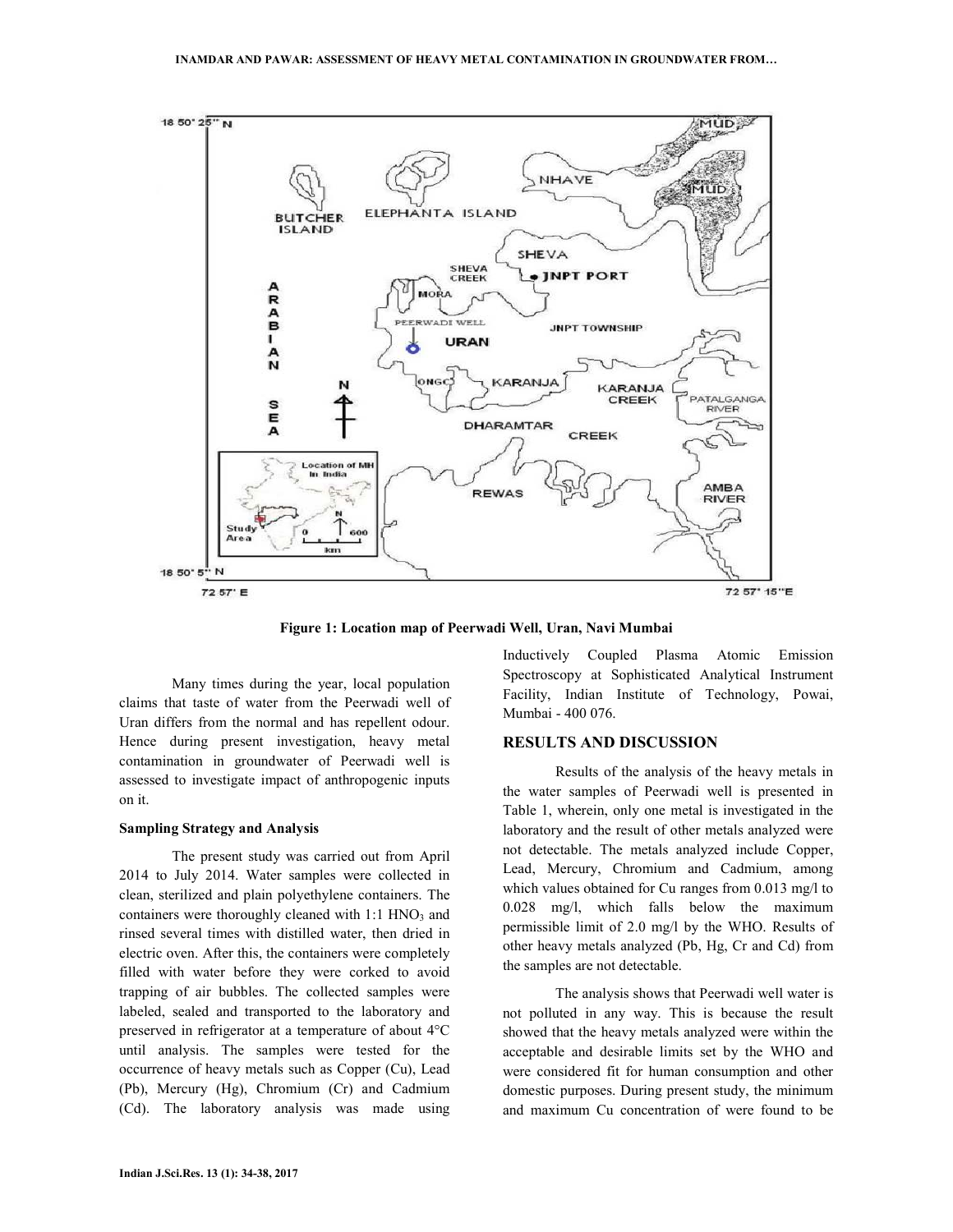ND to 0.013 mg/l to 0.028 mg/l. This reveals that there was no health related risk due to the presence of copper in drinking water of the Peerwadi well.

Cu enters the water system through mineral dissolution, industrial effluents, because of its use as algaecide, agricultural pesticide sprays and insecticide. Cu may be dissolved from water pipes and plumbing fixtures, especially by water whose pH is below 7. Other sources of Cu into water bodies are anthropogenic activities like metal plating, industrial and domestic waste, mining, and mineral leaching were main sources for the presences in environment (Reddy et al.; 2012). Occurrence of Cu in water sample could be attributed to the discharge of Cu containing industrial waste in the coastal ecosystem of Uran from the maritime activities of JNPT and also to the disposal of sewage and municipal waste. Results of the present study are in agreement with Alhibshi et al. (2014), Rajeswari and Sailaja (2014) and Souzaa et al. (2016).

Though, Cu is a trace essential element for human health, its large concentration can cause eminent health problem. High levels of copper in drinking water have been found to cause kidney and liver damage in some people. Children under one year of age are more sensitive to copper because it is not easily removed from their system (Tadiboyinaa and Ptsrkb; 2016).

Mumbai is the largest of the metropolises of India with a 100 km long shoreline of the Arabian Sea. With the development of urban areas and rapid population growth, the topography of inter-tidal area around Mumbai has changed, resulting in the displacement as well as change of trophic level distribution. The Sheva creek receives wastes and effluents from Asia's largest industrialized zone namely Thane Belapur industrialized area and Navi Mumbai Urban area. Waste water from petrochemical complex and other industries are disposed into Dharamtar creek. Peerwadi coast is in close proximity to human population and receives domestic waste and sewage from Nagaon, Kegaon and Uran. Maritime activities of Jawaharlal Nehru Port (JNP) affect the coastal ecosystem of Uran due to anthropogenic threat (Pawar; 2013).

Since no earlier reports are available on concentration of heavy metals from groundwater of Peerwadi well from Uran coast, data presented here can be taken as a baseline data in knowing the status of groundwater from Uran ecosystem, effect of industrial development on it and for a better management of groundwater.

| Sr.<br>No.     | Month $&$<br>Year               | Heavy metal ion concentration (mg/l) |       |       |      |       |
|----------------|---------------------------------|--------------------------------------|-------|-------|------|-------|
|                |                                 | Cu                                   | Pb    | Cd    | Сr   | Hg    |
|                | April 2014                      | ND                                   | ND    | ND    | ND.  | ND    |
| $\mathfrak{D}$ | May 2014                        | 0.013                                | ND    | ND    | ND   | ND    |
| 3              | June $2014$                     | ND                                   | ND.   | ND    | ND.  | ND    |
| 4              | <b>July 2014</b>                | 0.028                                | ND.   | ND    | ND.  | ND    |
|                | <b>Standard limits</b><br>(WHO) | 2.00                                 | 0.015 | 0.005 | 0.05 | 0.002 |

**Table 1: Analytical report of Peerwadi well water for heavy metals** 

## **CONCLUSION**

 This study shows that heavy metal pollution of groundwater is an issue of environmental concern. In the present study, except Cu, no other heavy metal was detected in the water of Peerwadi well. Ion concentration of Cu is also found to be within the acceptable and desirable limits set by the WHO. This indicates that Peerwadi well water is not polluted in any way and is fit for human consumption and other domestic purposes. Presence of trace concentration of Cu in water reveals that frequent monitoring of well water for contamination by heavy metals is necessary to

avoid the human health risk. It is recommended that precautionary measures should be immediately taken to avoid the future consequences.

## **ACKNOWLEDGEMENT**

Financial support provided by University Grants Commission, New Delhi [File No: 47–2144/11 (WRO) dated  $8<sup>th</sup>$  Mar 2012] is gratefully acknowledged. Special thanks to The Principal, Veer Wajekar Arts, Science and Commerce College, Mahalan Vibhag, Phunde (Uran), Navi Mumbai - 400 702 for providing necessary facilities for the present study.